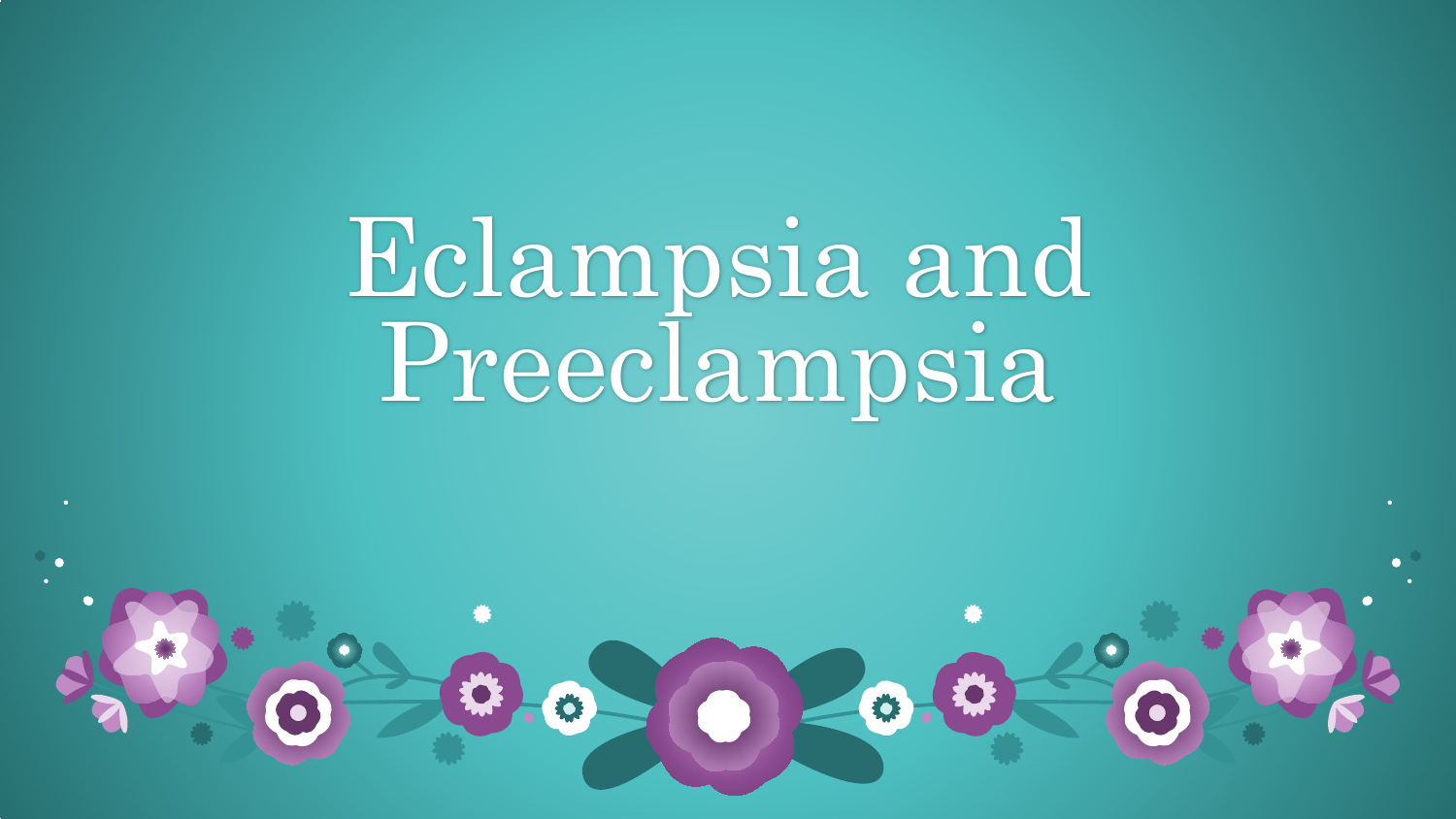### **Overview**

• Ten percent of all pregnancies are complicated by hypertension. Eclampsia and preeclampsia account for about half of these cases worldwide, and these conditions have been recognized and described for years despite the general lack of understanding of the disease

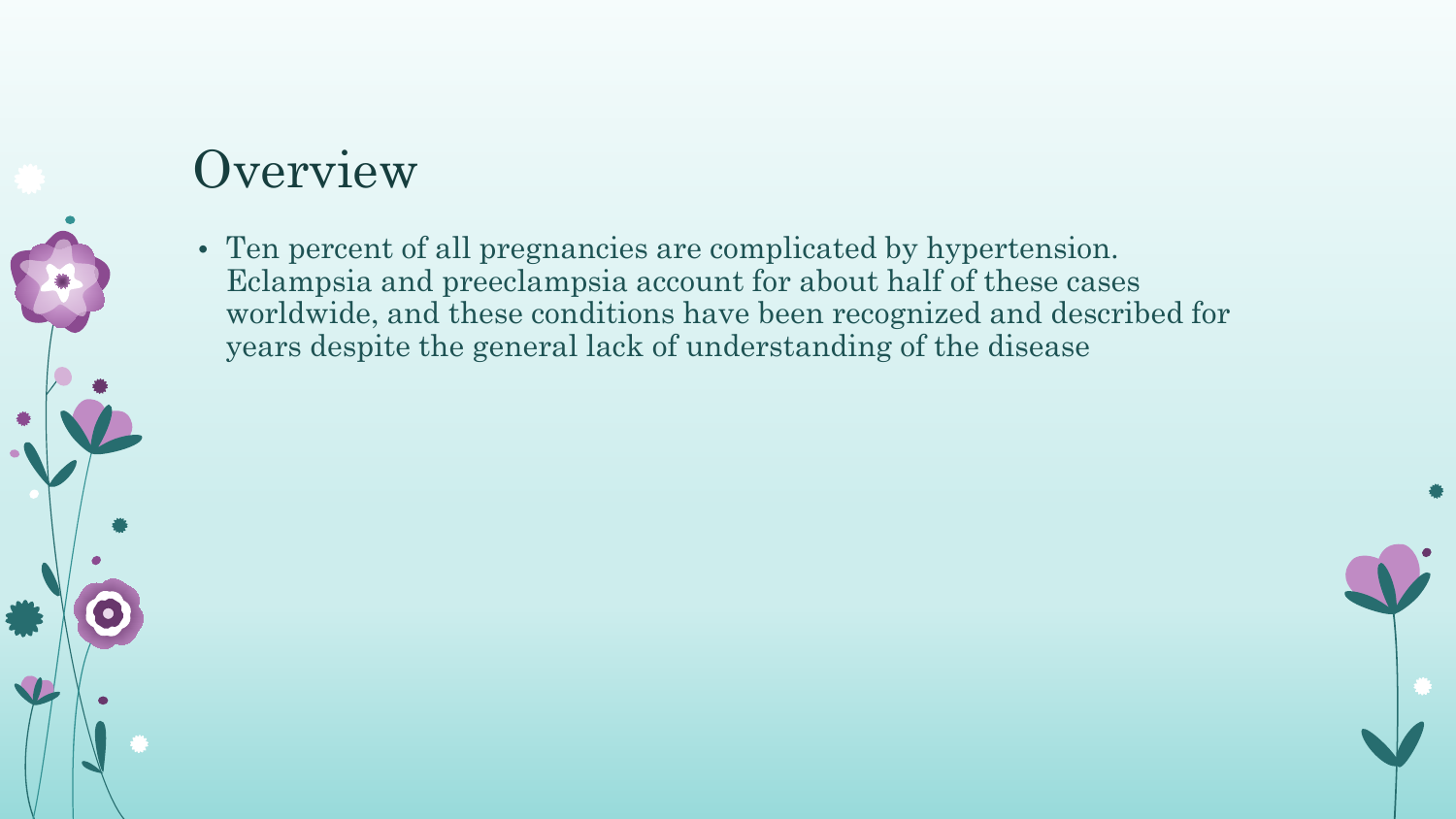### Definition

- Eclampsia, which is considered a complication of severe preeclampsia, is commonly defined as new onset of grand mal seizure activity and/or unexplained coma during pregnancy or postpartum in a woman with signs or symptoms of preeclampsia. It typically occurs during or after the 20th week of gestation or in the postpartum period.
- Most cases of eclampsia present in the third trimester of pregnancy, with about 80% of eclamptic seizures occurring intrapartum or within the first 48 hours following delivery. Rare cases have been reported before 20 weeks' gestation or as late as 23 days' postpartum.

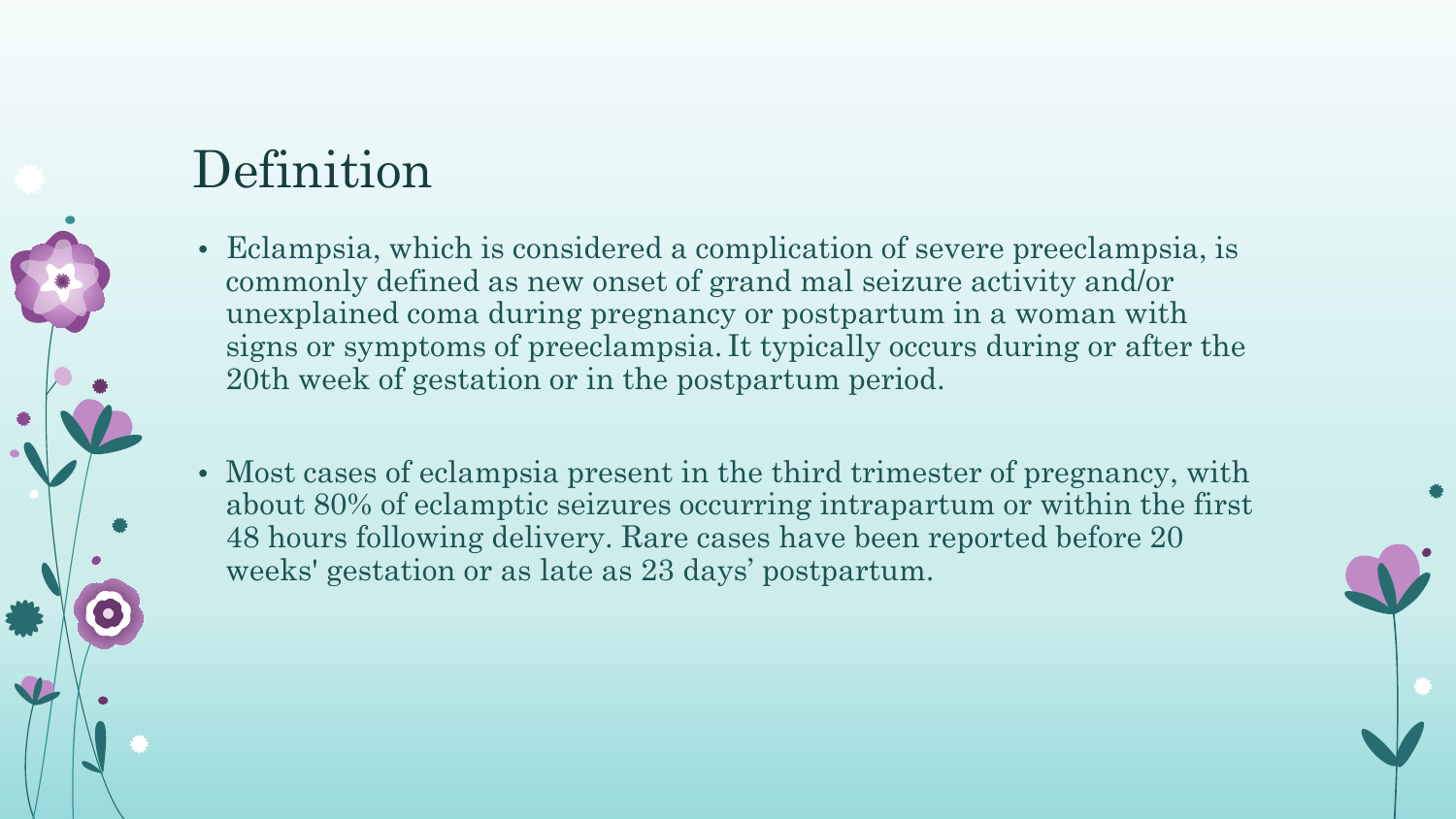### Definition

- Preeclampsia is a disorder of widespread vascular endothelial malfunction and vasospasm that occurs after 20 weeks' gestation and can present as late as 4-6 weeks post partum.
- Pproteinuria, protein/crea or urine dipstick protein are required to confirm diagnosis.

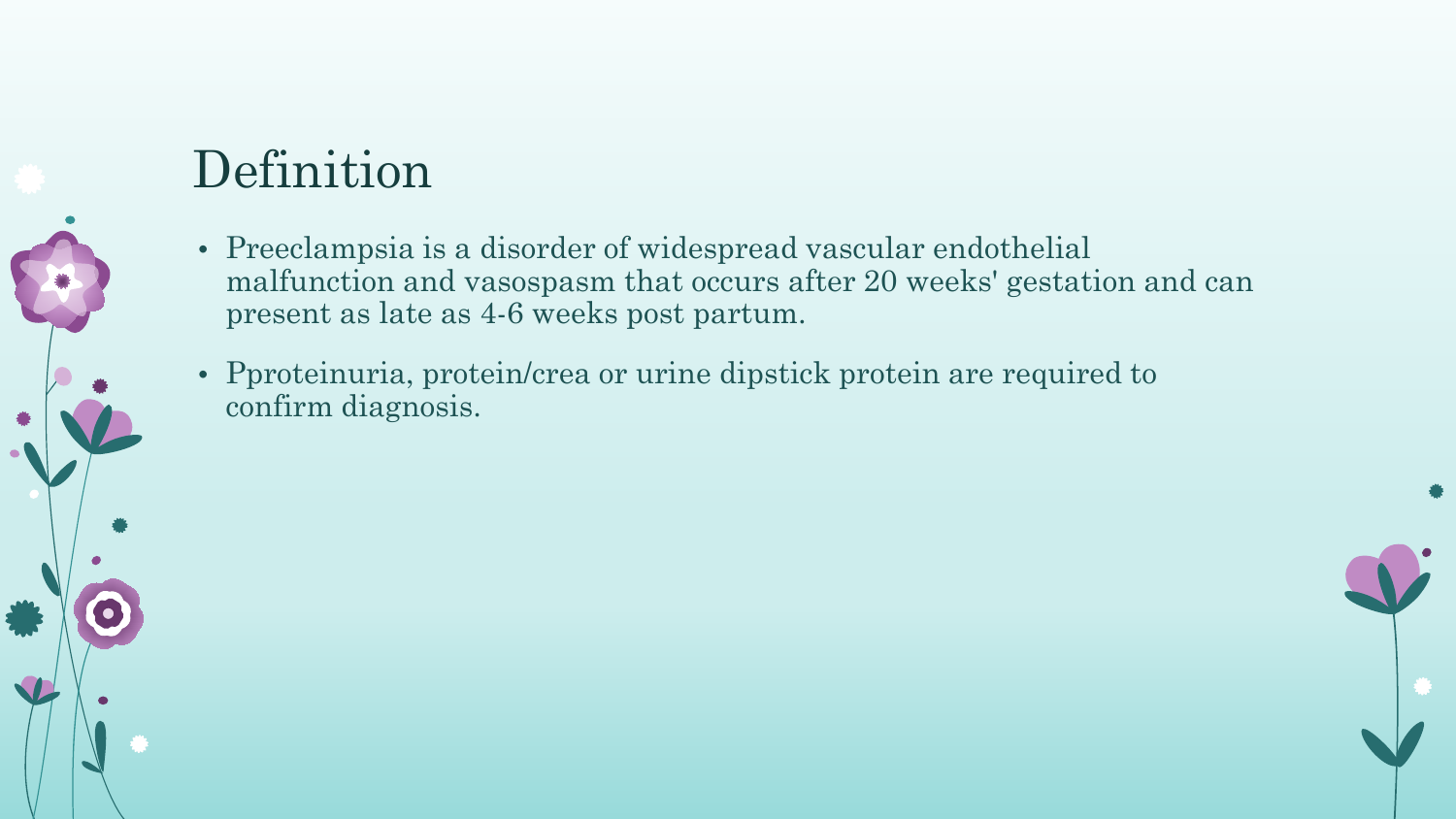### Definition

### • Mild:

- BP >140/90mmHg
- Edema  $+1/+2$
- Headache not present
- Visual disturbances not present
- Epigastric pain not present

### • Severe:

- BP diastolic >100mmHg
- Edema +3/+4
- Headache may be present
- Visual disturbances may be present

\*

• Epigastric pain may be present

### • Impending eclampsia:

- Diastolic >100mmHg,
- Edema +3/+4
- Headache present
- Visual disturbance present
- Epigastric pain present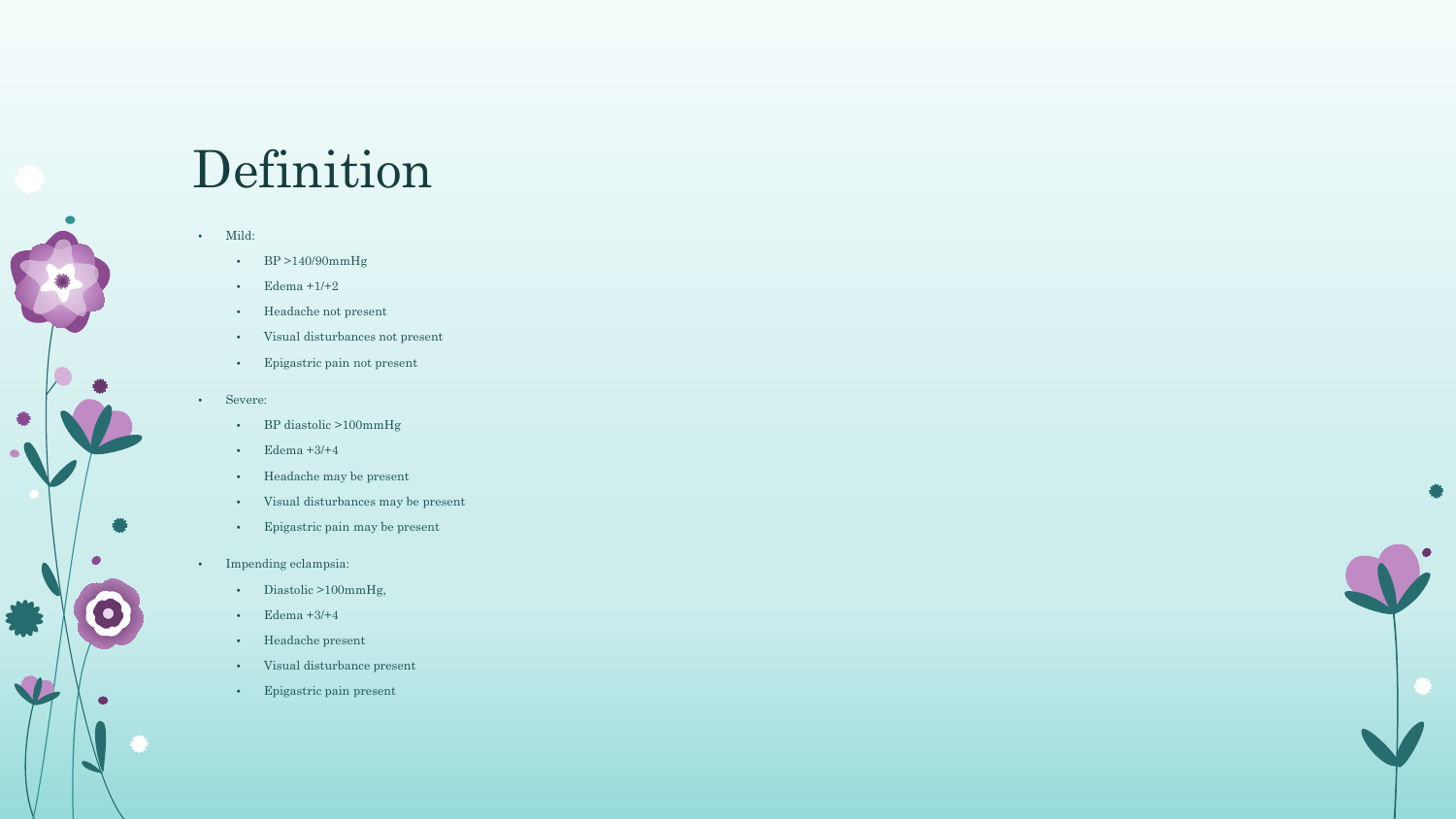### Etiology and Risk Factors for Preeclampsia/Eclampsia

- The mechanism(s) responsible for the development eclampsia remain(s) unclear. Genetic predisposition, immunology, endocrinology, nutrition, abnormal trophoblastic invasion, coagulation abnormalities, vascular endothelial damage, cardiovascular maladaptation, dietary deficiencies or excess, and infection have been proposed as etiologic factors for preeclampsia/eclampsia
- Risk Factors:
	- Nulliparity
	- Family history of preeclampsia, previous preeclampsia and eclampsia <sup>[2]</sup>
	- Poor outcome of previous pregnancy, including intrauterine growth retardation, abrupti[on](http://emedicine.medscape.com/article/404098-overview) placentae, or fetal death
	- Multifetetal pregnancy, fetal hydrops, primigravida
	- Teen pregnancy
	- Primigravida
	- Patient older than 35 years
	- Lower socioeconomic status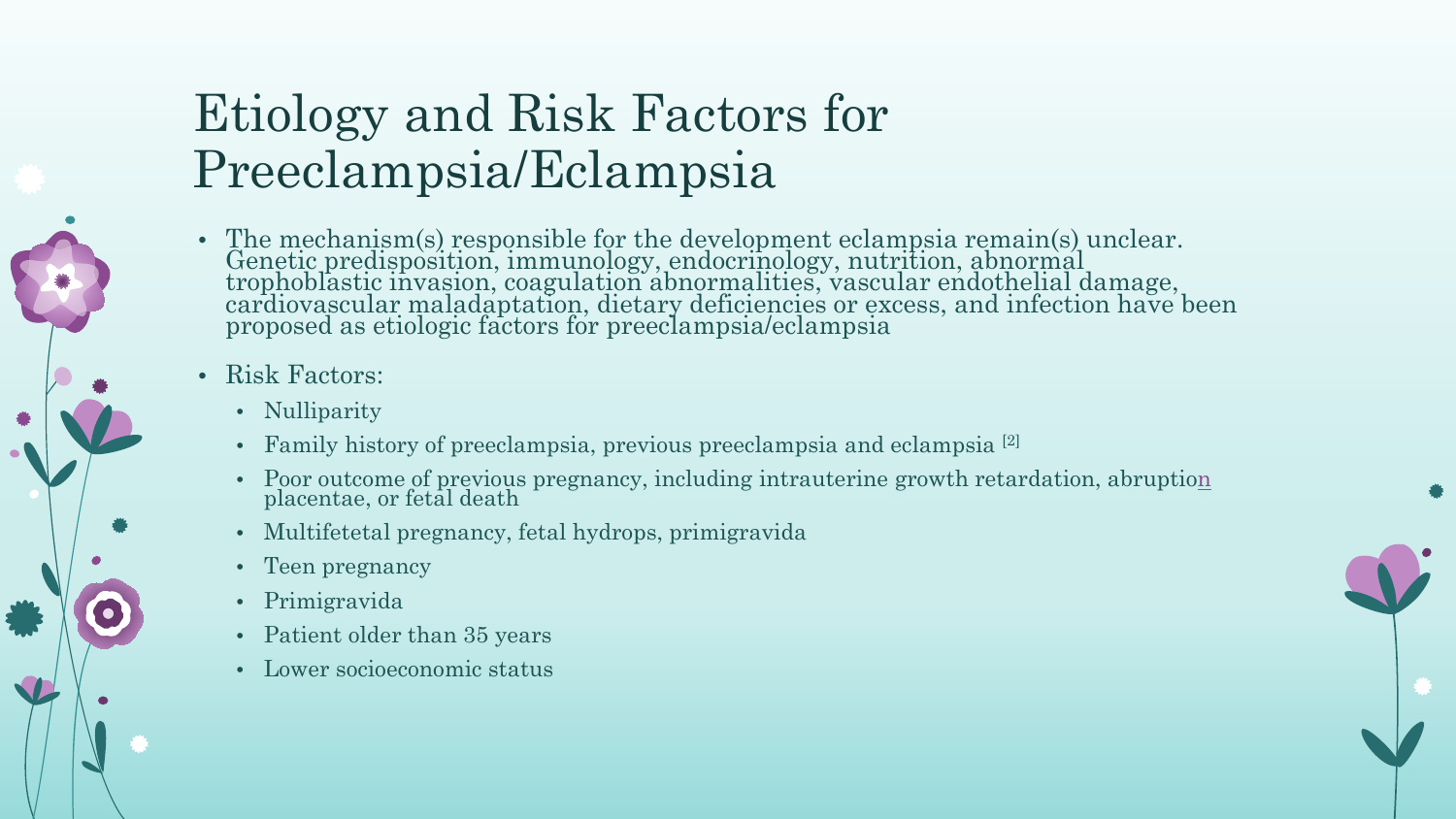# Physical Findings

- Most patients with eclampsia present with hypertension and seizures, along with some combination of proteinuria and edema. Findings at physical examination may include the following:
	- Sustained systolic BP greater than 160 mm Hg or diastolic BP greater than 110 mm Hg
	- Tachycardia
	- Tachypnea
	- Rales
	- Mental status changes
	- Hyperreflexia
	- Clonus
	- Papilledema
	- Oliguria or anuria
	- Localizing neurologic deficits
	- Right upper quadrant or epigastric abdominal tenderness
	- Generalized edema
	- Small fundal height for the estimated gestational age
	- Apprehension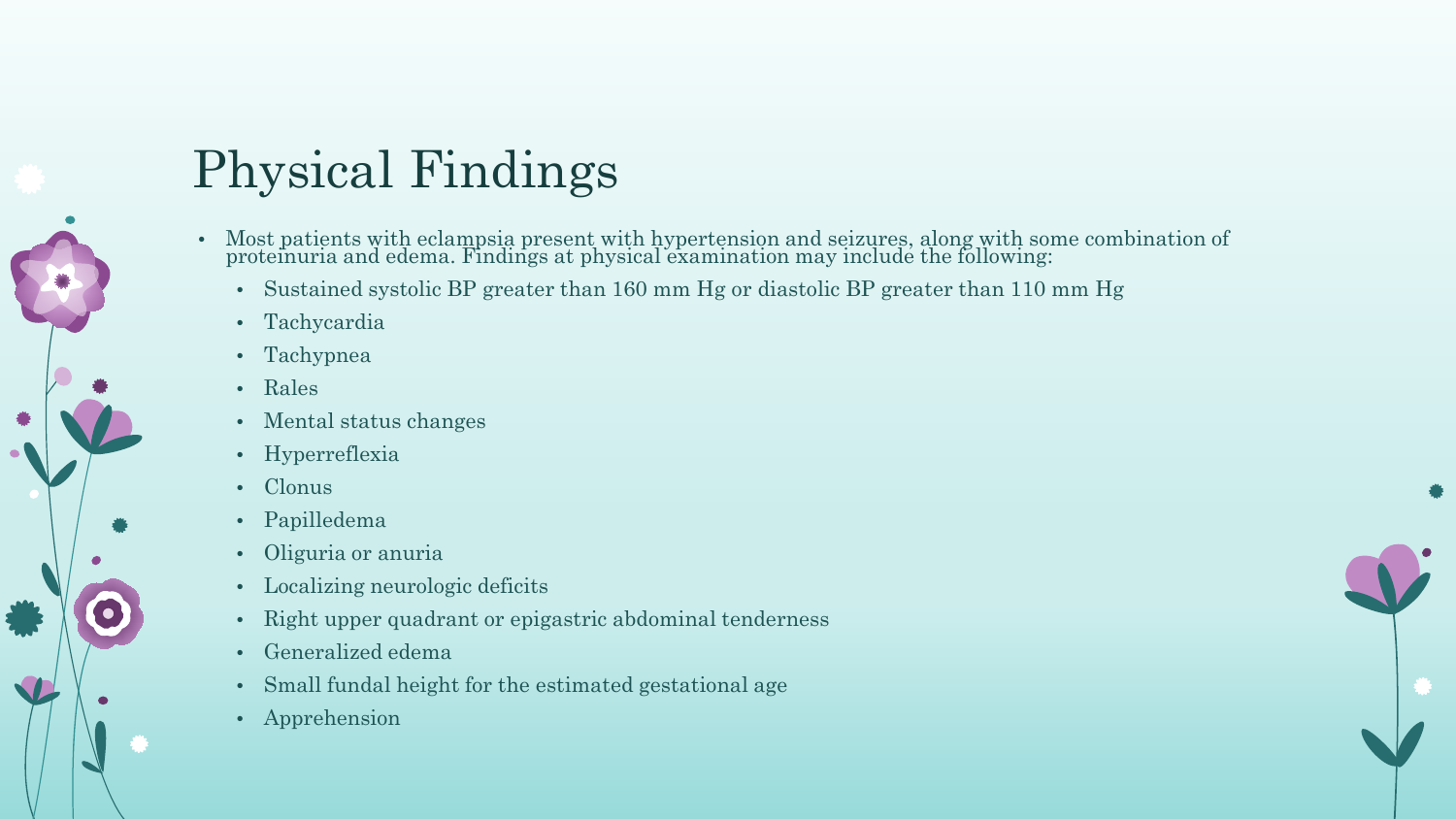### Late Postpartum Eclampsia

- Hypertension may develop for the first time after delivery, with a peak blood pressure 3–6 days after delivery. This corresponds with the mobilization of extracellular fluid accumulated during pregnancy. Thus, blood pressure measurement during the first week after delivery is key, even for women with previously normal blood pressure.
- One-third of women with late postpartum eclampsia have no prior history of hypertension, proteinuria or edema. Two retrospective reviews showed that, for 44%–79% of patients with late postpartum eclampsia, pre-eclampsia was not diagnosed before the onset of seizures. Pulmonary edema, hepatic failure, hemolysis, elevated liver enzyme levels, low platelet count and disseminated intravascular coagulation are several well-recognized complications of eclampsia. Abnormalities may be present in the patient's complete blood count, blood film, electrolytes, international normalized ratio and partial thromboplastin time. There may also be abnormalities in the patient's levels of aspartate transaminase, alanine transaminase, lactate dehydrogenase, bilirubin